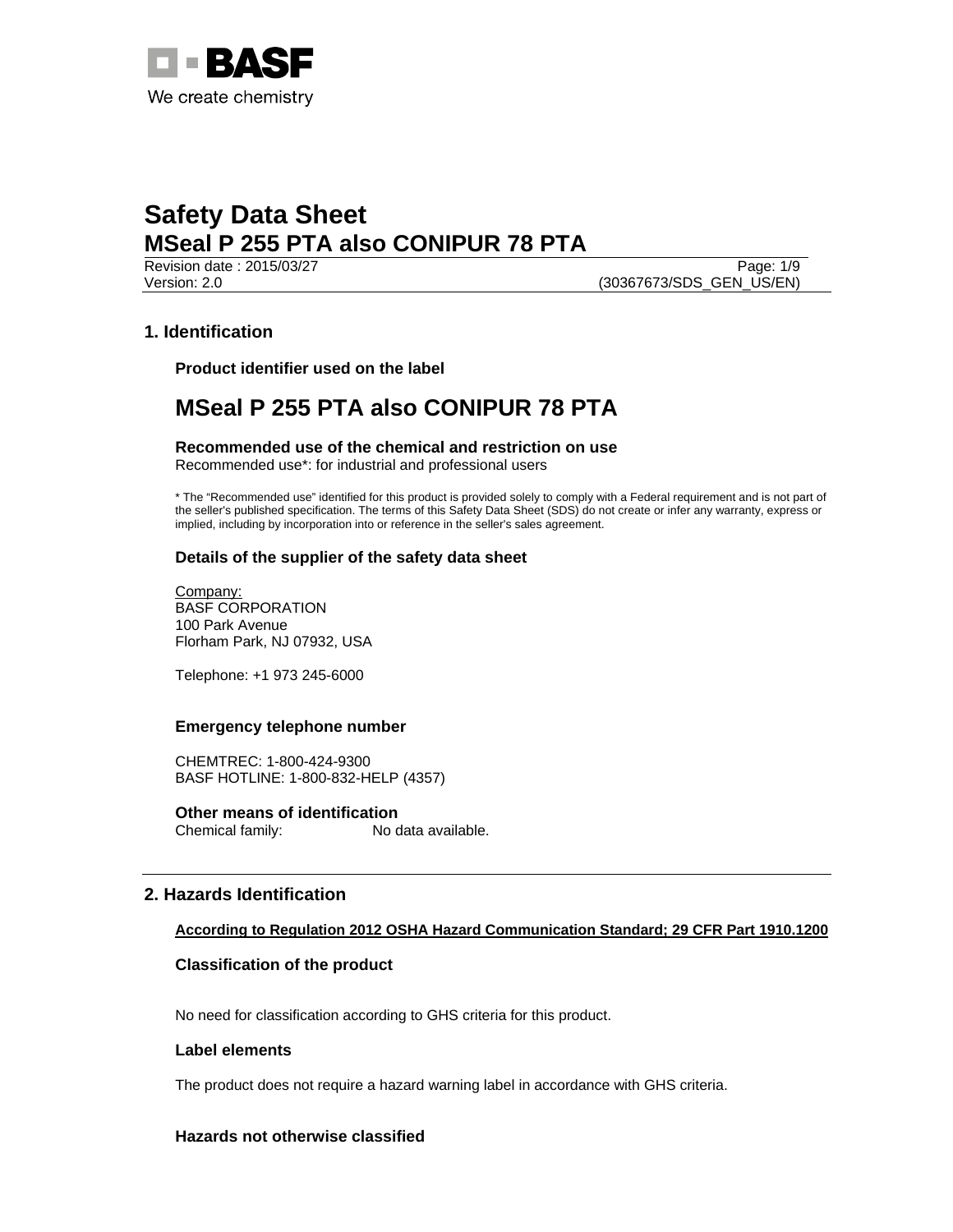Revision date : 2015/03/27 Page: 2/9

If applicable information is provided in this section on other hazards which do not result in classification but which may contribute to the overall hazards of the substance or mixture.

## **According to Regulation 1994 OSHA Hazard Communication Standard; 29 CFR Part 1910.1200**

## **Emergency overview**

NO PARTICULAR HAZARDS KNOWN. Avoid contact with the skin, eyes and clothing. Wash thoroughly after handling. Keep container tightly closed.

# **3. Composition / Information on Ingredients**

**According to Regulation 2012 OSHA Hazard Communication Standard; 29 CFR Part 1910.1200** 

| <b>CAS Number</b> | Content (W/W)      | <b>Chemical name</b> |
|-------------------|--------------------|----------------------|
| 1344-28-1         | $>= 0.0 - 3.0 %$   | Aluminum oxide       |
| 12136-45-7        | $>= 0.2 - < 1.0$ % | dipotassium oxide    |
| 1313-59-3         | $>= 0.1 - 1.0 %$   | disodium oxide       |
| 1305-78-8         | $>= 0.0 - 0.2$ %   | calcium oxide        |

**According to Regulation 1994 OSHA Hazard Communication Standard; 29 CFR Part 1910.1200** 

| <b>CAS Number</b> | Content (W/W)                     | <b>Chemical name</b> |
|-------------------|-----------------------------------|----------------------|
| 8001-79-4         | $>= 15.0 - \le 40.0$ % Castor oil |                      |

## **4. First-Aid Measures**

## **Description of first aid measures**

## **General advice:**

First aid personnel should pay attention to their own safety. Immediately remove contaminated clothing.

## **If inhaled:**

If difficulties occur after vapour/aerosol has been inhaled, remove to fresh air and seek medical attention.

## **If on skin:**

After contact with skin, wash immediately with plenty of water and soap. Under no circumstances should organic solvent be used. If irritation develops, seek medical attention.

## **If in eyes:**

Wash affected eyes for at least 15 minutes under running water with eyelids held open, consult an eye specialist.

## **If swallowed:**

Rinse mouth immediately and then drink plenty of water, seek medical attention. Do not induce vomiting unless told to by a poison control center or doctor.

## **Most important symptoms and effects, both acute and delayed**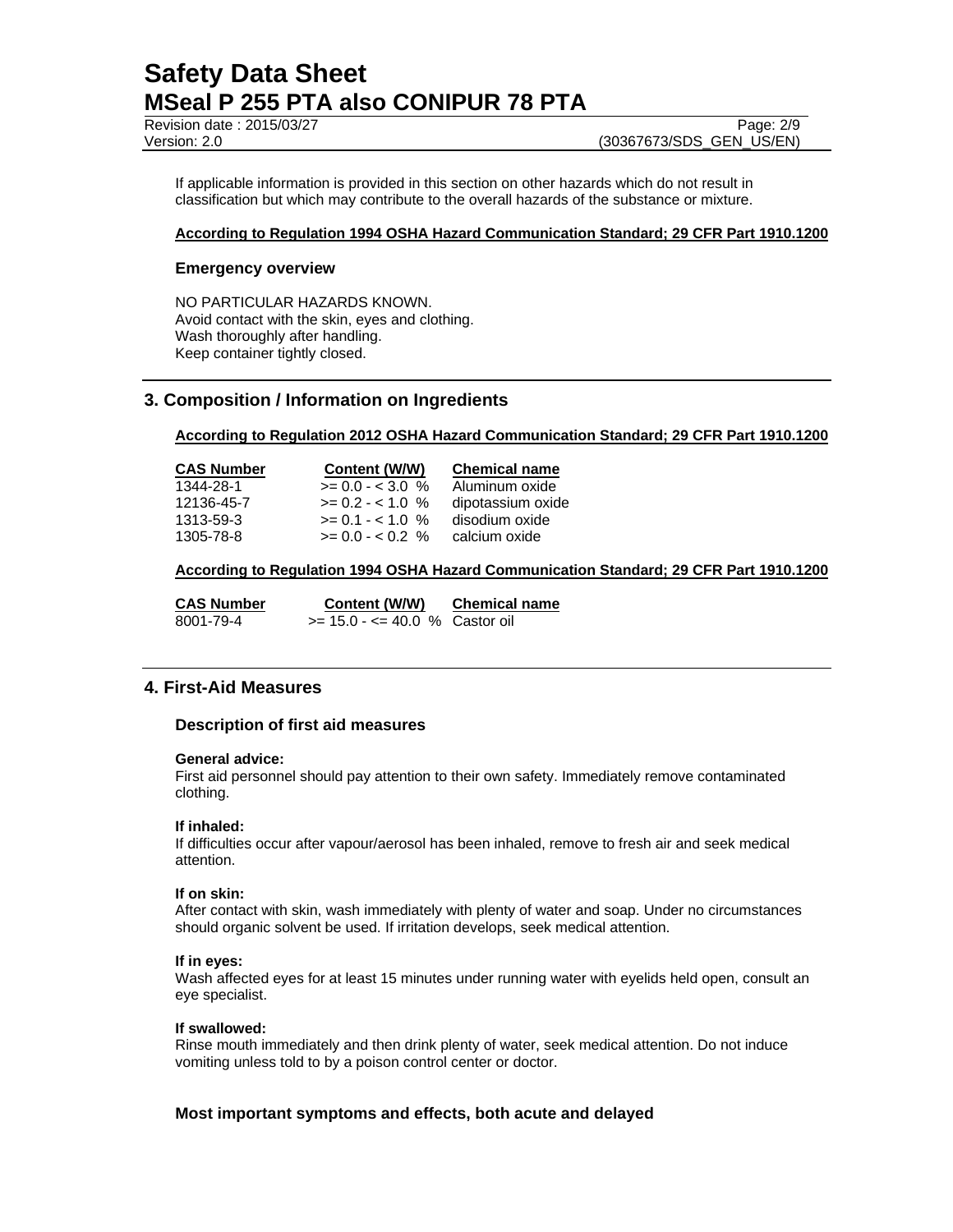Revision date : 2015/03/27 Page: 3/9

Version: 2.0 (30367673/SDS\_GEN\_US/EN)

Symptoms: The most important known symptoms and effects are described in the labelling (see section 2) and/or in section 11.

Hazards: No applicable information available.

## **Indication of any immediate medical attention and special treatment needed**

Note to physician

Treatment: Treat according to symptoms (decontamination, vital functions), no known specific antidote.

# **5. Fire-Fighting Measures**

## **Extinguishing media**

Suitable extinguishing media: foam, water spray, dry powder, carbon dioxide

Unsuitable extinguishing media for safety reasons: water jet

## **Special hazards arising from the substance or mixture**

Hazards during fire-fighting: carbon dioxide, carbon monoxide, harmful vapours, nitrogen oxides, fumes/smoke, carbon black

## **Advice for fire-fighters**

Protective equipment for fire-fighting: Wear a self-contained breathing apparatus.

## **Further information:**

The degree of risk is governed by the burning substance and the fire conditions. If exposed to fire, keep containers cool by spraying with water. Collect contaminated extinguishing water separately, do not allow to reach sewage or effluent systems. Contaminated extinguishing water must be disposed of in accordance with official regulations.

## **6. Accidental release measures**

## **Personal precautions, protective equipment and emergency procedures**

Do not breathe vapour/aerosol/spray mists. Wear eye/face protection. If exposed to high vapour concentration, leave area immediately. Use personal protective clothing. Handle in accordance with good building materials hygiene and safety practice.

## **Environmental precautions**

Contain contaminated water/firefighting water. Do not discharge into drains/surface waters/groundwater.

### **Methods and material for containment and cleaning up**

For small amounts: Pick up with inert absorbent material (e.g. sand, earth etc.). Dispose of contaminated material as prescribed. For large amounts: Pump off product.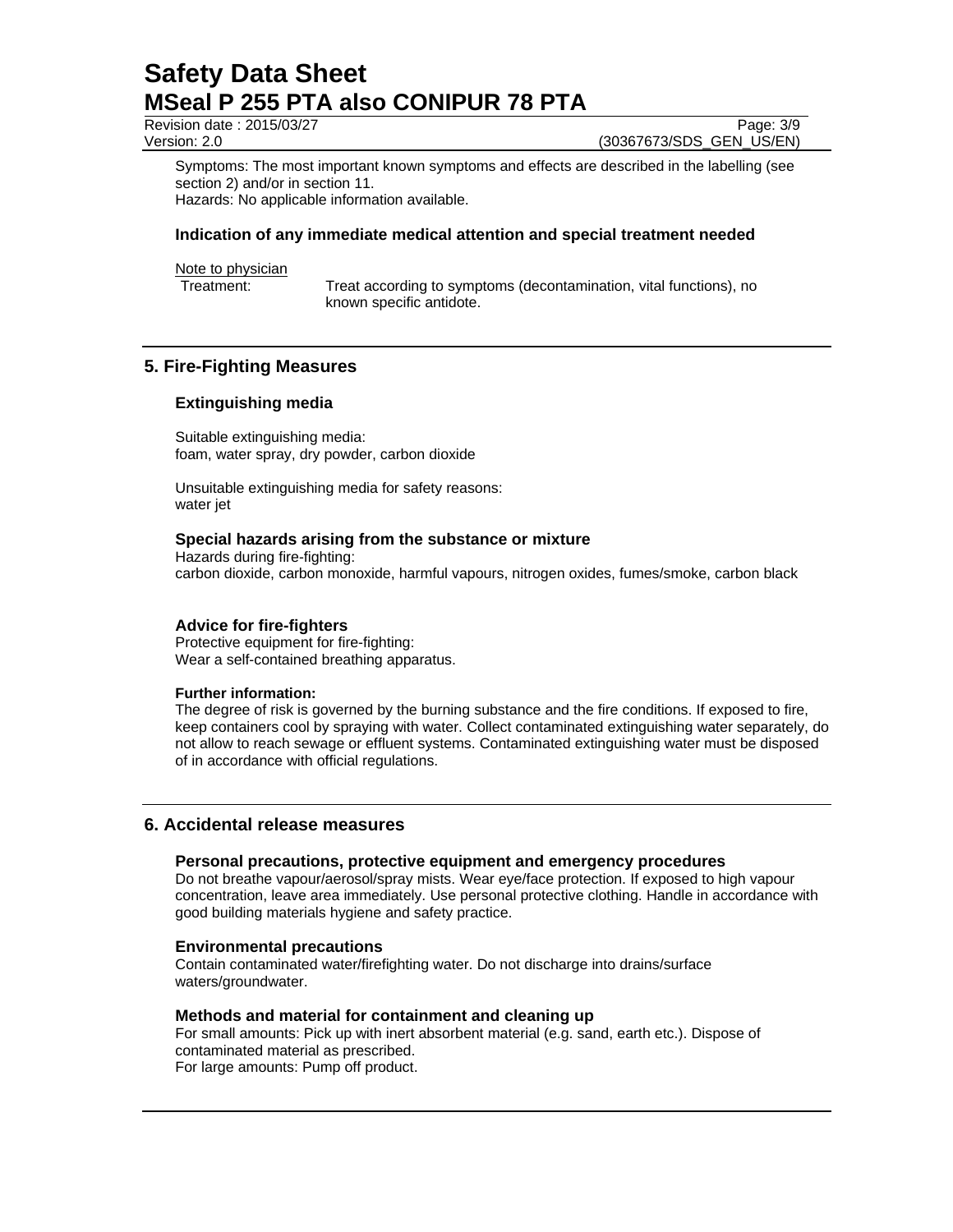## Revision date : 2015/03/27 Page: 4/9

# Version: 2.0 (30367673/SDS\_GEN\_US/EN)

# **7. Handling and Storage**

## **Precautions for safe handling**

Avoid aerosol formation. Avoid inhalation of mists/vapours. Avoid skin contact. No special measures necessary provided product is used correctly.

## **Conditions for safe storage, including any incompatibilities**

No applicable information available.

Further information on storage conditions: Keep only in the original container in a cool, dry, wellventilated place away from ignition sources, heat or flame. Protect from direct sunlight.

# **8. Exposure Controls/Personal Protection**

## **Components with occupational exposure limits**

| <b>OSHA PEL</b><br><b>ACGIH TLV</b> | PEL 5 mg/m3; TWA value 5 mg/m3;<br>TWA value $2 \text{ ma/m3}$ :                                                                      |
|-------------------------------------|---------------------------------------------------------------------------------------------------------------------------------------|
| OSHA PEL                            | PEL 5 mg/m3 Respirable fraction; PEL 15<br>mg/m3 Total dust; TWA value 10 mg/m3 Total<br>dust : TWA value 5 mg/m3 Respirable fraction |
| <b>ACGIH TLV</b>                    | TWA value 1 mg/m3 Respirable fraction;                                                                                                |
|                                     |                                                                                                                                       |

### **Advice on system design:**

No applicable information available.

## **Personal protective equipment**

#### **Respiratory protection:**

Wear respiratory protection if ventilation is inadequate.

## **Hand protection:**

Wear chemical resistant protective gloves., Manufacturer's directions for use should be observed because of great diversity of types.

## **Eye protection:**

Safety glasses with side-shields.

## **Body protection:**

light protective clothing

### **General safety and hygiene measures:**

Do not inhale gases/vapours/aerosols. Avoid contact with the skin, eyes and clothing. Avoid exposure - obtain special instructions before use. Handle in accordance with good building materials hygiene and safety practice. Wearing of closed work clothing is recommended. When using, do not eat, drink or smoke. Hands and/or face should be washed before breaks and at the end of the shift. At the end of the shift the skin should be cleaned and skin-care agents applied. Gloves must be inspected regularly and prior to each use. Replace if necessary (e.g. pinhole leaks).

# **9. Physical and Chemical Properties**

| Form:            | liquid |
|------------------|--------|
| Odour:           | oilv   |
| Odour threshold: |        |

No applicable information available.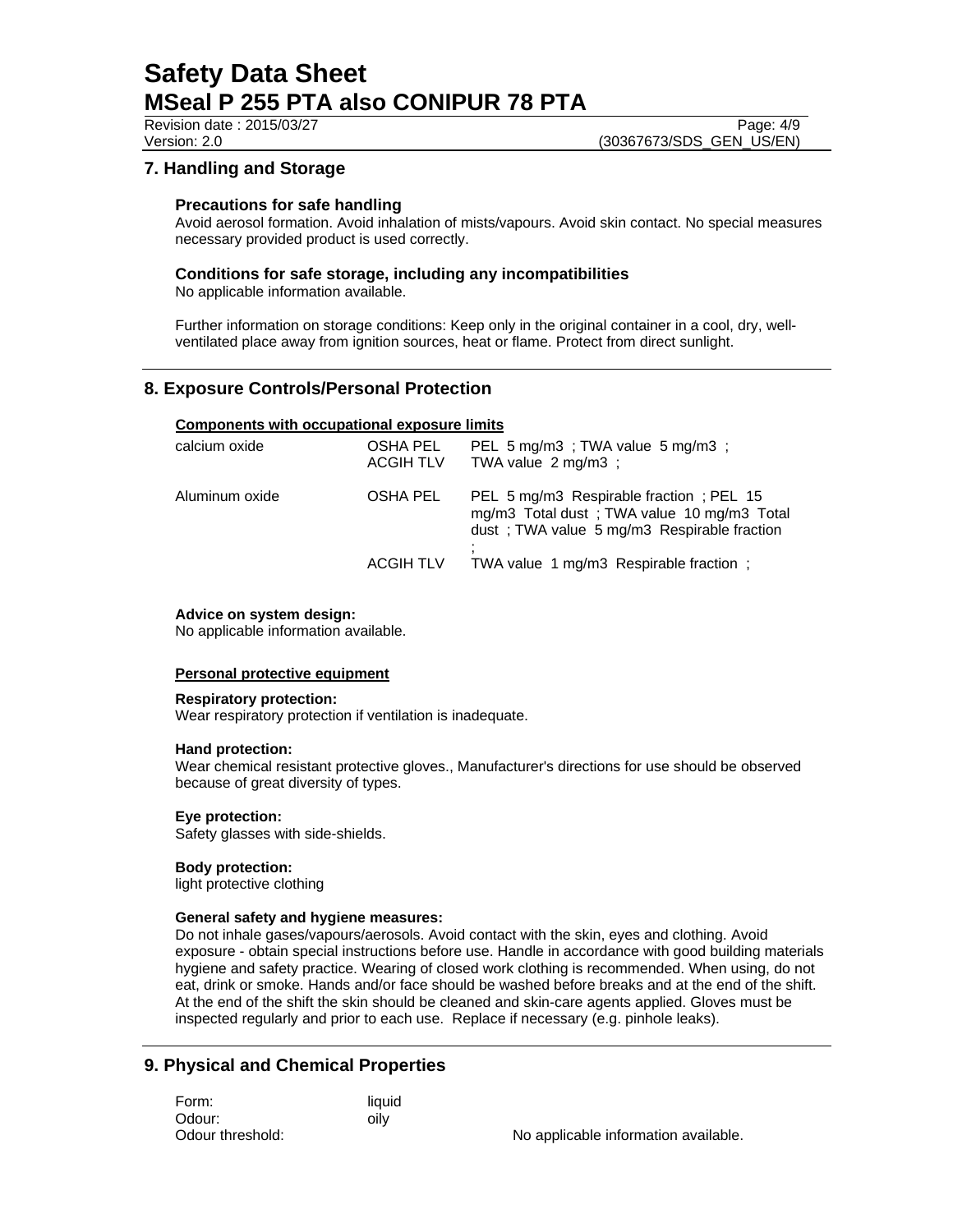Revision date : 2015/03/27 Page: 5/9

Version: 2.0 (30367673/SDS\_GEN\_US/EN)

| Colour:                     | amber                                                                                                |                                      |
|-----------------------------|------------------------------------------------------------------------------------------------------|--------------------------------------|
| pH value:                   |                                                                                                      | The product has not been tested.     |
| Melting point:              |                                                                                                      | No applicable information available. |
| Boiling point:              | 312.78 °C                                                                                            |                                      |
| Sublimation point:          |                                                                                                      | No applicable information available. |
| Flash point:                | 282.22 °C                                                                                            | (ASTM D56)                           |
| Flammability:               | not highly                                                                                           |                                      |
|                             | flammable                                                                                            |                                      |
| Lower explosion limit:      |                                                                                                      | No applicable information available. |
| Upper explosion limit:      |                                                                                                      | No applicable information available. |
| Vapour pressure:            |                                                                                                      | No applicable information available. |
| Density:                    | 1.026 g/cm3                                                                                          | (20 °C)                              |
| Relative density:           |                                                                                                      | No applicable information available. |
| Vapour density:             |                                                                                                      | Heavier than air.                    |
| Partitioning coefficient n- |                                                                                                      | No data available.                   |
| octanol/water (log Pow):    |                                                                                                      |                                      |
| Thermal decomposition:      | No decomposition if stored and handled as                                                            |                                      |
|                             | prescribed/indicated.                                                                                |                                      |
| Viscosity, dynamic:         |                                                                                                      | No applicable information available. |
| Viscosity, kinematic:       |                                                                                                      | No applicable information available. |
| Solubility (quantitative):  |                                                                                                      | No applicable information available. |
| Solubility (qualitative):   | No applicable information available.                                                                 |                                      |
| Evaporation rate:           | No applicable information available.                                                                 |                                      |
| Other Information:          | If necessary, information on other physical and chemical<br>parameters is indicated in this section. |                                      |
|                             |                                                                                                      |                                      |
|                             |                                                                                                      |                                      |

# **10. Stability and Reactivity**

## **Reactivity**

No hazardous reactions if stored and handled as prescribed/indicated.

#### Oxidizing properties:

Based on its structural properties the product is not classified as oxidizing.

#### **Chemical stability**

The product is stable if stored and handled as prescribed/indicated.

#### **Possibility of hazardous reactions**

The product is stable if stored and handled as prescribed/indicated.

#### **Conditions to avoid**

See MSDS section 7 - Handling and storage.

### **Incompatible materials**

strong acids, strong bases, strong oxidizing agents, strong reducing agents

### **Hazardous decomposition products**

Decomposition products: irritant gases/vapours, carbon oxides

#### Thermal decomposition:

No decomposition if stored and handled as prescribed/indicated.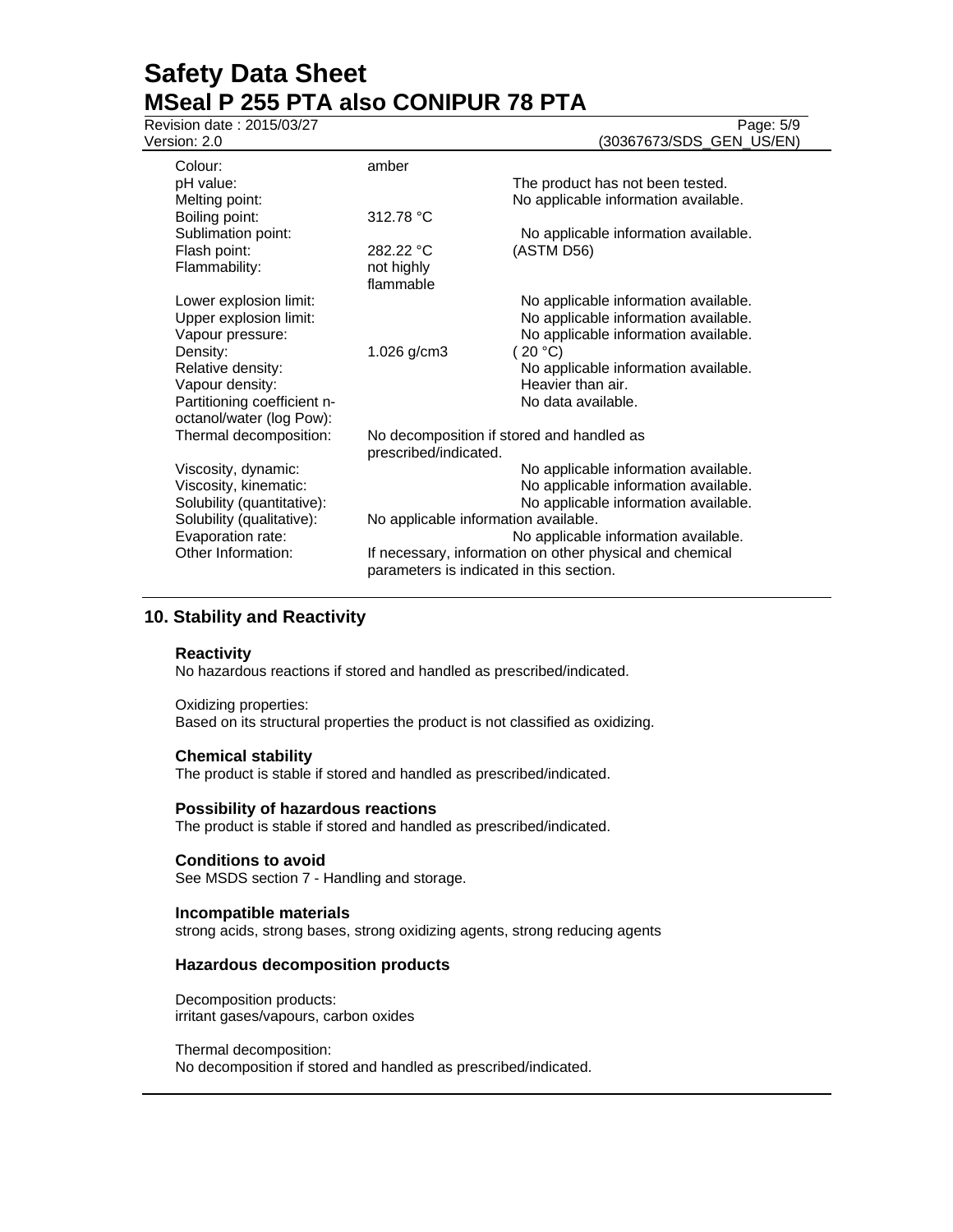Revision date : 2015/03/27 Page: 6/9

# **11. Toxicological information**

## **Primary routes of exposure**

Routes of entry for solids and liquids are ingestion and inhalation, but may include eye or skin contact. Routes of entry for gases include inhalation and eye contact. Skin contact may be a route of entry for liquefied gases.

## **Acute Toxicity/Effects**

## Acute toxicity

Assessment of acute toxicity: Virtually nontoxic after a single ingestion. Based on available Data, the classification criteria are not met.

Oral No applicable information available.

Inhalation No applicable information available.

Dermal No applicable information available.

Assessment other acute effects No applicable information available.

### Irritation / corrosion

Assessment of irritating effects: No irritation is expected under intended use and appropriate handling. Based on available Data, the classification criteria are not met.

## **Sensitization**

Assessment of sensitization: Based on available Data, the classification criteria are not met.

## **Chronic Toxicity/Effects**

#### Repeated dose toxicity

Assessment of repeated dose toxicity: No reliable data was available concerning repeated dose toxicity. Based on available Data, the classification criteria are not met.

## Genetic toxicity

Assessment of mutagenicity: The chemical structure does not suggest a specific alert for such an effect. Based on available Data, the classification criteria are not met.

## **Carcinogenicity**

Assessment of carcinogenicity: The chemical structure does not suggest a specific alert for such an effect. Based on available Data, the classification criteria are not met.

#### Reproductive toxicity

Assessment of reproduction toxicity: The chemical structure does not suggest a specific alert for such an effect. Based on available Data, the classification criteria are not met.

#### **Teratogenicity**

Assessment of teratogenicity: The chemical structure does not suggest a specific alert for such an effect. Based on available Data, the classification criteria are not met.

#### Other Information

Based on our experience and the information available, no adverse health effects are expected if handled as recommended with suitable precautions for designated uses. The product has not been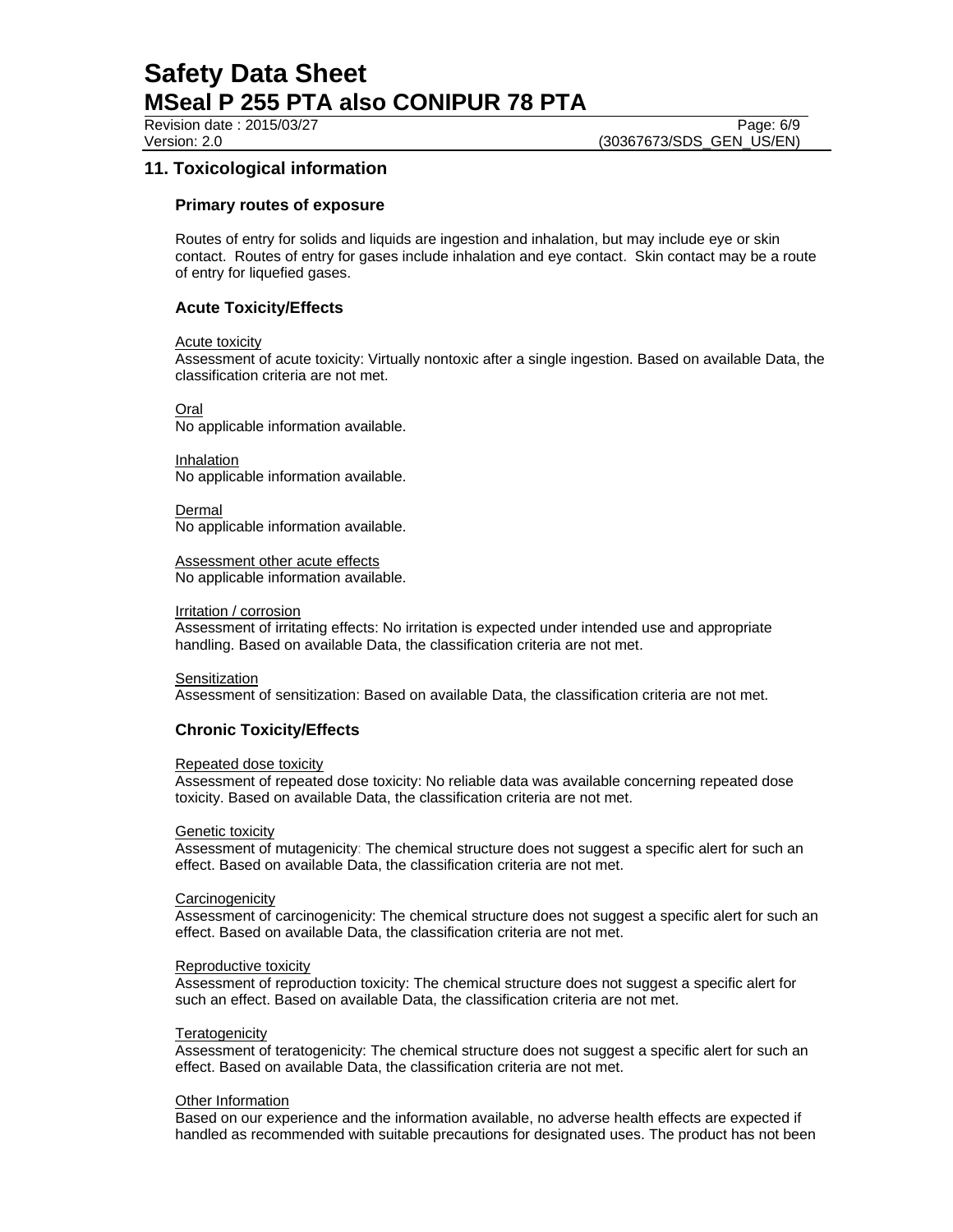Revision date : 2015/03/27 Page: 7/9

Version: 2.0 **(30367673/SDS\_GEN\_US/EN)** 

tested. The statements on toxicology have been derived from the properties of the individual components.

# **Symptoms of Exposure**

The most important known symptoms and effects are described in the labelling (see section 2) and/or in section 11.

# **12. Ecological Information**

## **Toxicity**

Aquatic toxicity Assessment of aquatic toxicity: Based on available Data, the classification criteria are not met. There is a high probability that the product is not acutely harmful to aquatic organisms.

## **Persistence and degradability**

Assessment biodegradation and elimination (H2O) Inherently biodegradable. The insoluble fraction can be removed by mechanical means in suitable waste water treatment plants. The polymer component of the product is poorly biodegradable.

## **Bioaccumulative potential**

Assessment bioaccumulation potential Discharge into the environment must be avoided.

## **Mobility in soil**

Assessment transport between environmental compartments No data available.

# **Additional information**

Other ecotoxicological advice:

Do not discharge product into the environment without control. The product has not been tested. The statements on ecotoxicology have been derived from the properties of the individual components.

# **13. Disposal considerations**

## **Waste disposal of substance:**

Dispose of in accordance with national, state and local regulations. Residues should be disposed of in the same manner as the substance/product. Do not discharge into drains/surface waters/groundwater.

## **Container disposal:**

Contaminated packaging should be emptied as far as possible; then it can be passed on for recycling after being thoroughly cleaned.

# **14. Transport Information**

**Land transport**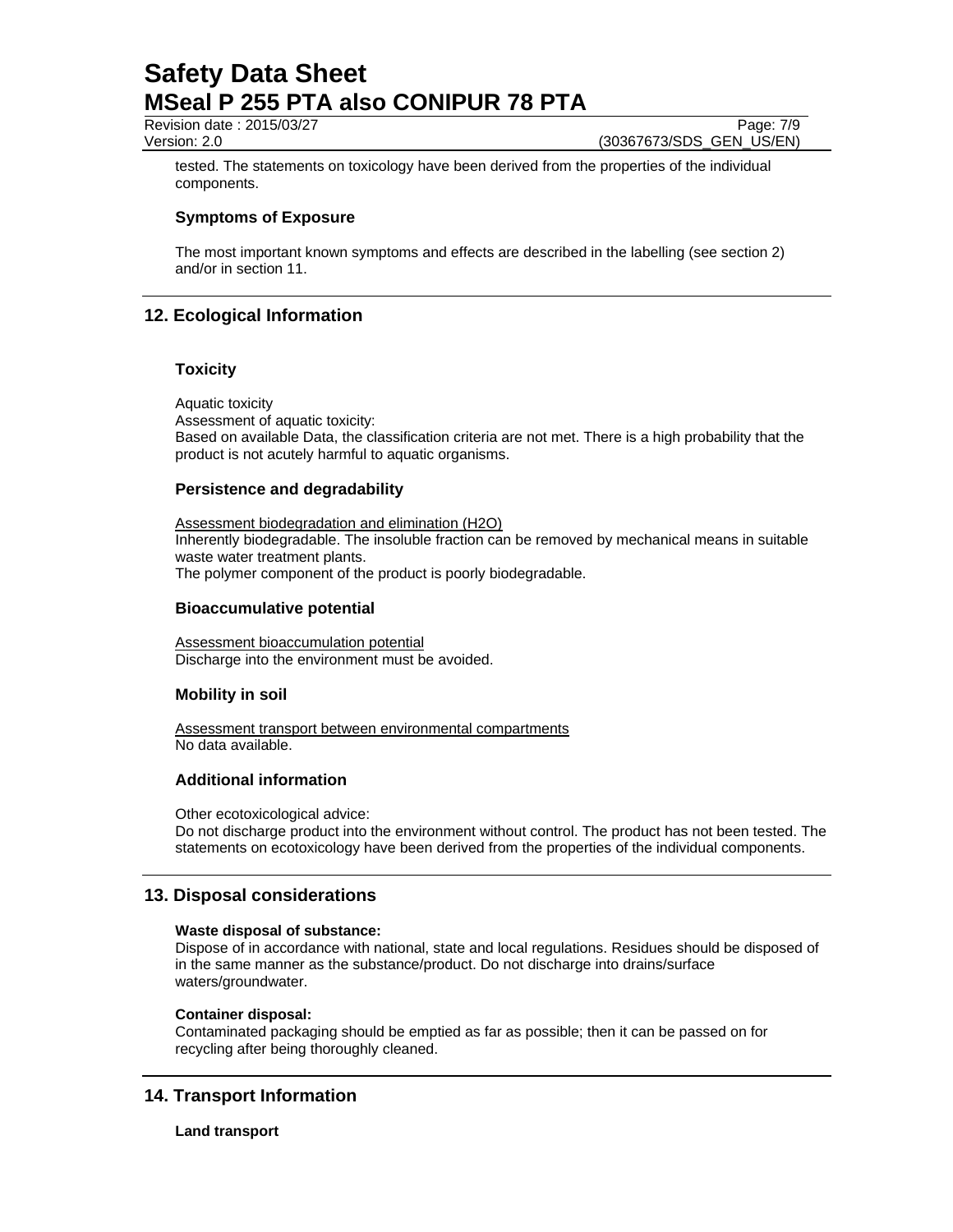Revision date : 2015/03/27 Page: 8/9

Version: 2.0 (30367673/SDS\_GEN\_US/EN)

USDOT

Not classified as a dangerous good under transport regulations

**Sea transport**  IMDG

Not classified as a dangerous good under transport regulations

**Air transport**  IATA/ICAO

Not classified as a dangerous good under transport regulations

## **15. Regulatory Information**

### **Federal Regulations**

**Registration status:**  Chemical TSCA, US released / listed

**EPCRA 311/312 (Hazard categories):** Not hazardous;

### **State regulations**

**CA Prop. 65:** 

WARNING: THIS PRODUCT CONTAINS A CHEMICAL(S) KNOWN TO THE STATE OF CALIFORNIA TO CAUSE CANCER.

## **NFPA Hazard codes:**

Health : 1 Fire: 1 Reactivity: 0 Special:

## **16. Other Information**

#### **SDS Prepared by:**

BASF NA Product Regulations SDS Prepared on: 2015/03/27

We support worldwide Responsible Care® initiatives. We value the health and safety of our employees, customers, suppliers and neighbors, and the protection of the environment. Our commitment to Responsible Care is integral to conducting our business and operating our facilities in a safe and environmentally responsible fashion, supporting our customers and suppliers in ensuring the safe and environmentally sound handling of our products, and minimizing the impact of our operations on society and the environment during production, storage, transport, use and disposal of our products.

IMPORTANT: WHILE THE DESCRIPTIONS, DESIGNS, DATA AND INFORMATION CONTAINED HEREIN ARE PRESENTED IN GOOD FAITH AND BELIEVED TO BE ACCURATE , IT IS PROVIDED FOR YOUR GUIDANCE ONLY. BECAUSE MANY FACTORS MAY AFFECT PROCESSING OR APPLICATION/USE, WE RECOMMEND THAT YOU MAKE TESTS TO DETERMINE THE SUITABILITY OF A PRODUCT FOR YOUR PARTICULAR PURPOSE PRIOR